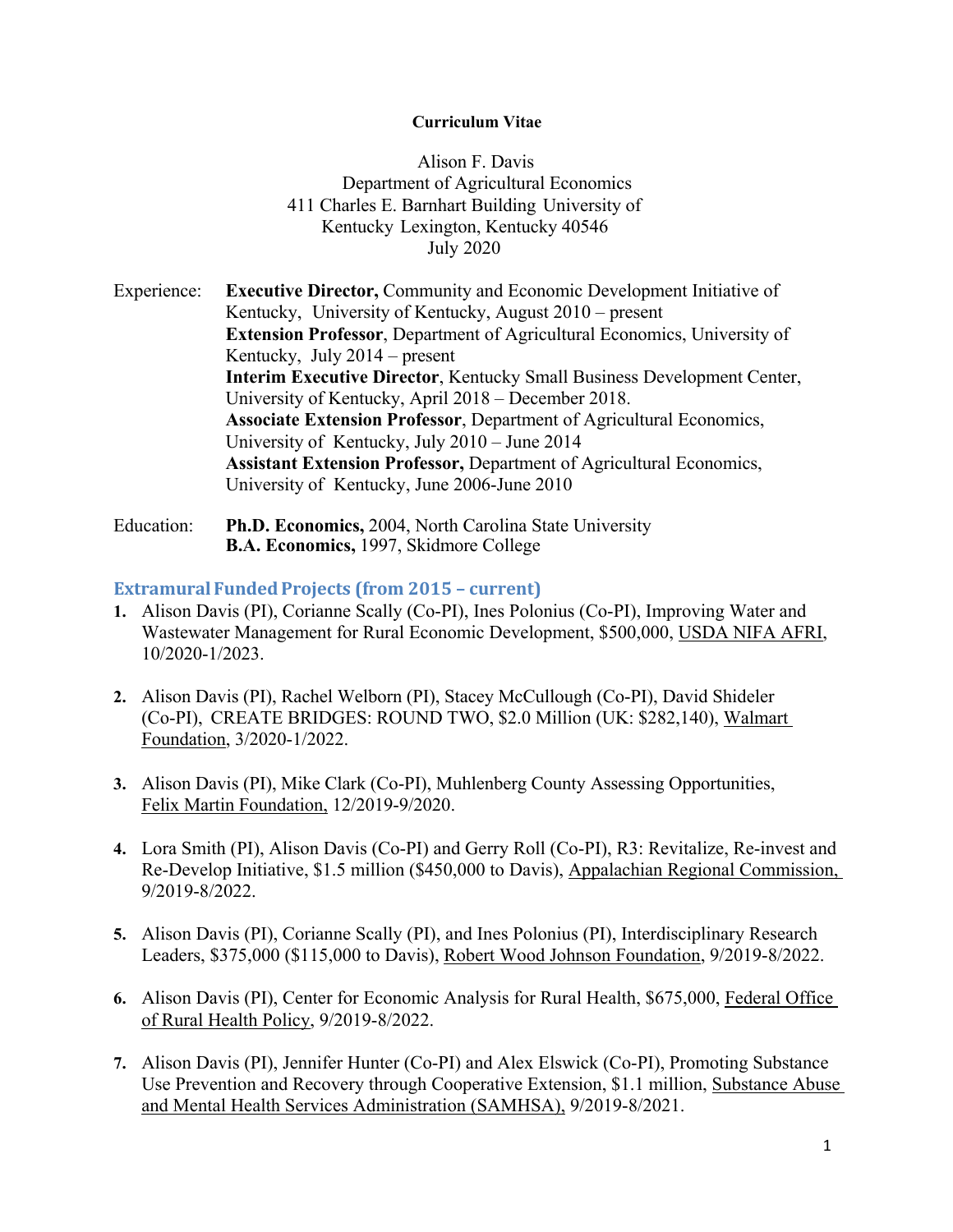- **8.** Alison Davis (PI), Jenny Minier (Co-PI), Mike Clark (Co-PI), Jennifer Hunter (Co-PI), Christina Studts (Co-PI), Ernie Scott (Co-PI), The Economic Importance of Healthcare to Rural Communities, \$500,000, USDA NIFA AFRI, 2/2019-1/2022.
- **9.** Bo Beaulieu (PI), Alison Davis (Co-PI), REDI (Regional Economic Development Initiative), \$325,000 (UK: \$30,000), USDA Rural Development, 10/2018-9/2020.
- **10.** Alison Davis (PI), Jennifer Hunter (Co-PI), Stronger Communities through Cooperative Extension's Substance Abuse Prevention and Recovery Efforts, \$229,178, USDA Rural Development, 10/2018- 9/2020.
- **11.** Alison Davis (PI), Rachel Welborn (PI), Stacey McCullough (Co-PI), David Shideler (Co-PI), Strengthening Rural Retail, \$2.8 Million (UK: \$815,000), Walmart Foundation, 2/2018-1/2021.
- **12.** Alison Davis (PI), Evaluation of the Stronger Economies Together Program, \$29,337, USDA Rural Development, 6/2017-8/2017.
- **13.** Alison Davis (PI), Nancy Schoenberg (Co-PI), Greg Luhan (Co-PI), Investigating the Capacity of a re-envisioned Cooperative Extension System to build a Culture of Health in Communities, \$142,667, Robert Wood Johnson Foundation, 6/2017- 1/2018.
- **14.** Alison Davis (PI), Dan Kahl (Co-PI), Jayoung Koo (Co-PI), Promoting a New Culture of Economic Development in Southeast Kentucky, \$155,617. USDA Rural Development Utilities Program, 10/2016-9/30/2018.
- **15.** Timothy Woods (PI), Alison Davis (Co-PI), Jairus Rossi (Co-PI), Mark Williams (Co-PI), Bluegrass Harvest: Expanding CSA Markets, \$444,776, USDA Ag Marketing Service, 9/30/3016-9/29/2019.
- **16.** Alison Davis (PI), Timothy Woods (Co-PI), Jairus Rossi (Co-PI), and Wuyang Hu (Co-PI), Evaluating Best Practices – Farm to Institution, \$73,890. USDA Ag Marketing Service, 9/30/2016- 9/29/2018.
- **17.** Alison Davis (PI), Dan Kahl, Jayoung Koo, Downtown Revitalization in the Kentucky Promise Zone, \$1.46 Million, Appalachian Regional Commission, 9/1/2016-8/31/2019.
- **18.** Ty Borders (PI), Alison Davis (Co-PI), Brady Reynolds (Co-PI), Jeffrey Talbert (Co-PI), rish Rippetoe Freeman (Co-PI), Hefei, Wen (Co-PI), Kentucky Rural Health Research Center, \$2.8 Million, HRSA Office of Rural Health Policy,  $9/1/2016 - 8/31/2021$ .
- **16.** Aleta Botts (PI), Martin Richards (Co-PI), Lee Meyer (Co-PI), Alison F Davis (Co-PI) and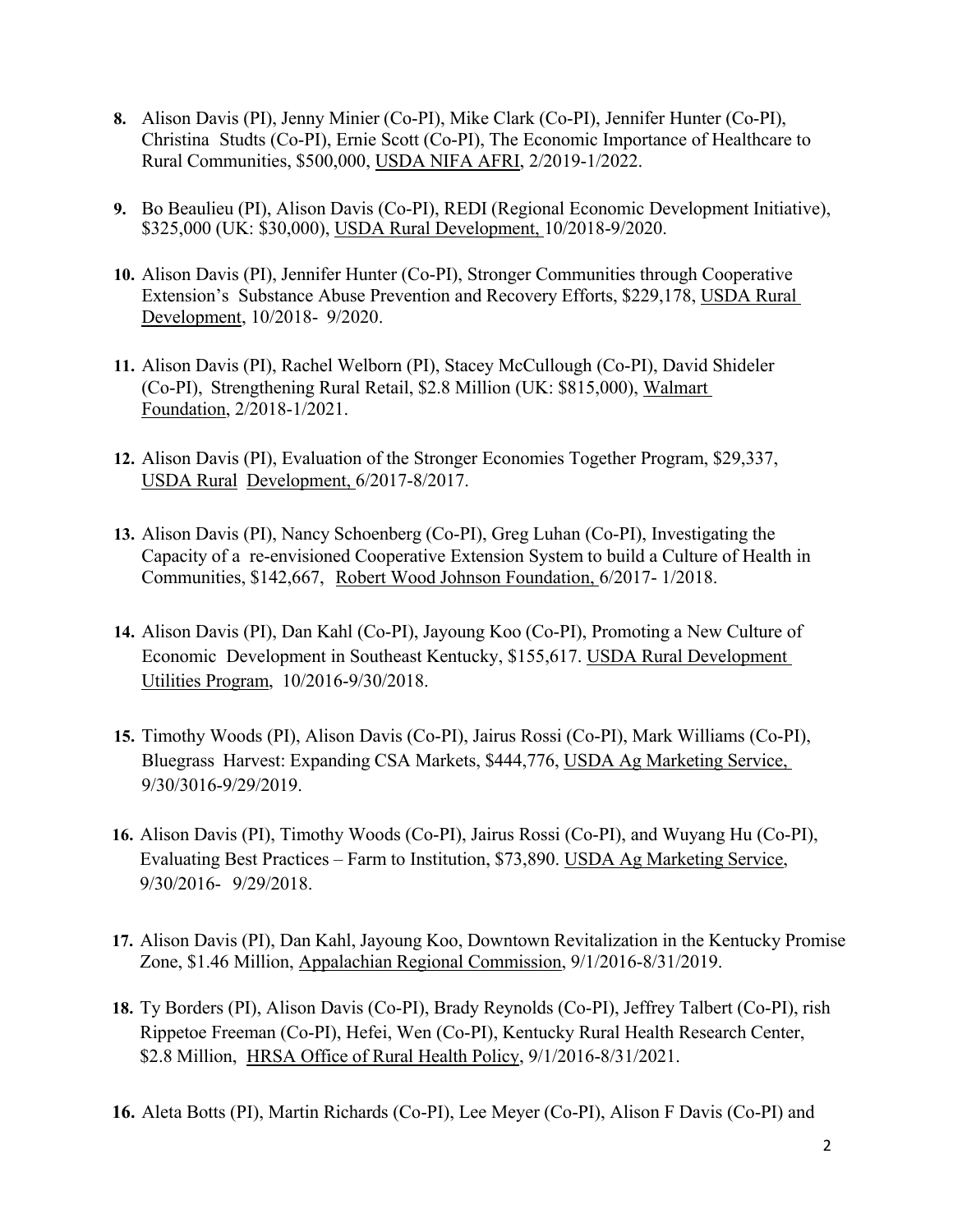Tim Woods (Co-PI), The Power of Food: Local Food Supply Chain Development in Eastern Kentucky, \$468,635, Economic Development Administration and Appalachian Regional Commission, 11/2015-10/2017.

- **17.** Dan Kahl (PI), Alison F Davis (Co-PI), Jayoung Koo (Co-PI), Kang Namkoong (Co-PI), Jairus Rossi (Co-PI). Supporting the health of Kentucky SNAP-Ed participants through engagement in reshaping local policy, systems and the environment, \$462,746, USDA, 11/1/2015-10/31/2018.
- **18.** Ann Vail (PI), Alison F Davis (Co-PI), Janet Kurzynske (Co-PI), Dan Kahl (Co-PI), Hyungsoo Kim (Co-PI), Chris Bollinger (Co-PI), Alex Vaszyoni (Co-PI), Rural Child Poverty Nutrition Center, \$2.5 Million, USDA Food and Nutrition Service, 4/2015-3/2019.
- **19.** Ann Vail (PI), Marisa Aull (Co-PI), Sandra Bastin (Co-PI), Dawn Brewer (Co-PI), Katie Cardarelli (Co-PI), Angela Carman (Co-PI), Alison F Davis (Co-PI), Alison Gustafson (Co-PI), Janet Kurzynske (Co-PI), Nicole Peritore (Co-PI), Janet Tietyen Mills (Co-PI), Tammy Stephenson (Co- PI), Kelly Webber (Co-PI), Programs to Reduce Obesity in High Obesity Areas, \$1,774,167, CDC, 10/2015-9/2017.
- **20.** Alison F Davis (PI), Rural Community Business Resilience Program, \$50,000, USDA Rural Development, 9/1/2015-8/31/2016.

# **Other Funded Projects**

- Alison F Davis (PI), Community Health Needs Assessments (The Affordable Care Act mandates that all 501c(3) hospitals must complete a CHNA every 3 years) Worked with over 35 hospitals (including KentuckyOne and Appalachian Healthcare hospital systems) in Kentucky, West Virginia and Ohio to complete their CHNA over the last 3 full cycles.
- Alison F Davis (PI), Economic Impact of Iowa Horse Racing Industry, Iowa Horsemen Benevolent Association, 2018.
- Alison F Davis (PI), CEDIK Scholarships for Careers in Health for Appalachian Students; \$560,000, New York Community Trust, 1/2012 – 12/2021.
- Alison Davis (PI) Economic Impact of Union College, Union College, 2018.
- Alison F Davis (PI). Housing Market Analysis in Harrison County, Harrison County Joint Commission of Planning, 2018.
- Alison F Davis (PI). Housing Market Analysis in Bourbon County, Bourbon County Joint Commission of Planning, 2018.
- Alison F Davis (PI). The Economic Importance of Breckinridge Hospital, Kentucky Hospital Association, 2018.
- Alison F Davis, Supply Chain Report: Corn, Soybean, Beef (Kentucky and Tennessee). The Nature Conservancy, 2018.
- Alison F Davis, Jill Stowe, and Lori Garkovich, A 2017 Survey of Land Conservation and Equine Organizations, Equine Land Conservation Resource, 6/2017-5/2018
- Alison Davis, (PI), The Economic Influence of the Agricultural Cluster to the Woodford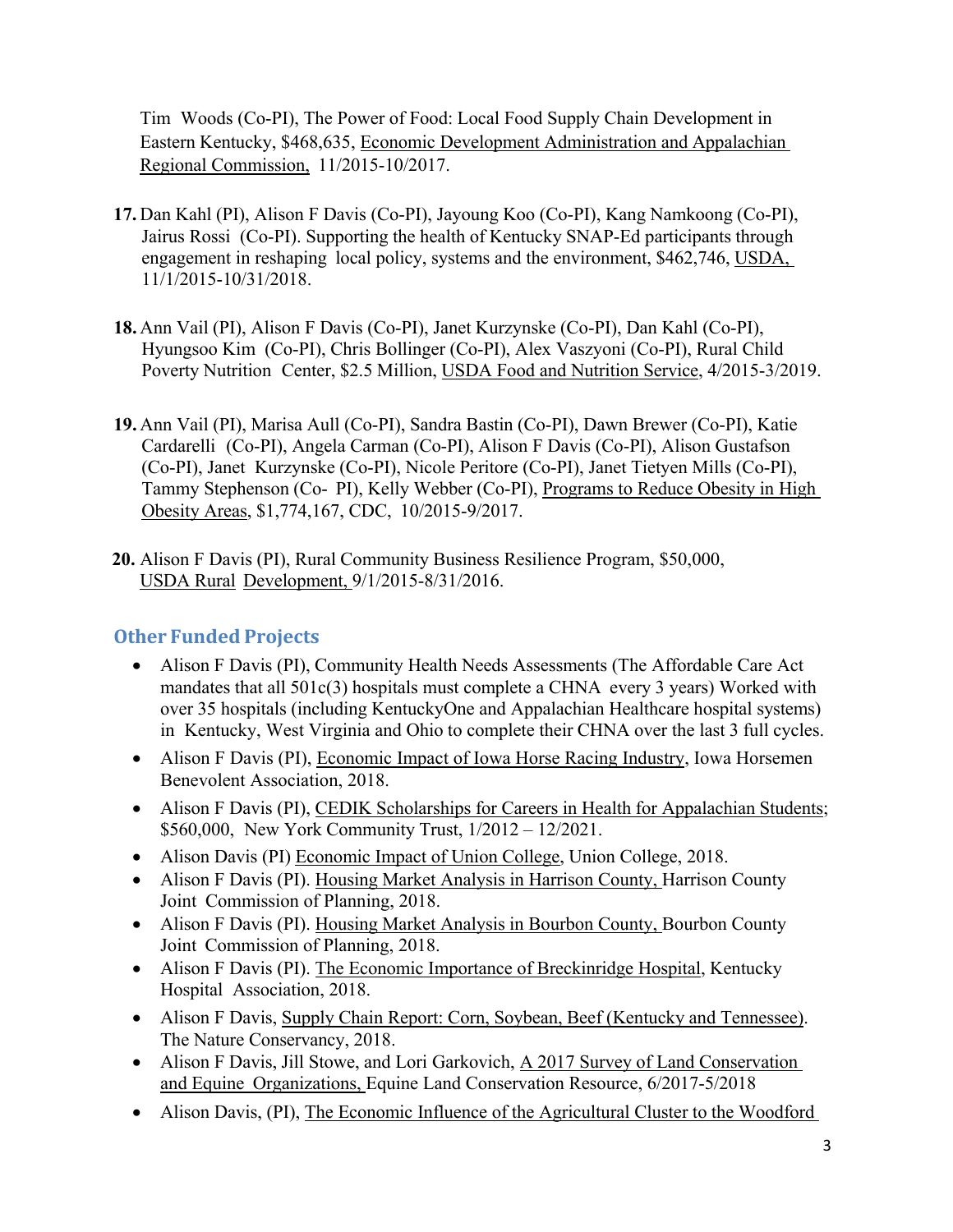County Economy, Woodford Forward. 2017.

- Alison Davis, (PI), The Economic Influence of the Agricultural Cluster to the Fayette County Economy, Kentucky Farm Bureau, 2017.
- Alison F Davis (PI), Wage and Benefit Survey for KYNDLE. KYNDLE, 2017.
- Alison F Davis (PI), Industrial Leakage Analysis, Kentucky River Area Development District, 2016.

#### **Publications**

#### **Refereed Journal Articles and Book Chapters**

- SuZanne Troske, Stephanie Waters, James E. Allen IV, Alison Davis, C. Jill Stowe, "Central Kentuckians' Willingness to Pay for Horse Farm Preservation," Sustainability, 2019, 11(19)*,* 5210.
- Woods, Tim, Jairus Rossi, and Alison F Davis, "Local Food Vitality Index: Measuring Consumer Attitudes toward Food System Attributes." Journal of Food Distribution Research, 2016 Conference Proceedings. 2017, 48(1): 33-41.
- Rossi, Jairus, James Allen IV, Timothy Woods, and Alison F Davis, "CSA Shareholder food lifestyle behaviors: a comparison across consumer groups," Journal of Agriculture and Human Values, 2017, 34(4): 855-869.
- Davis, Alison. F., McDavid, C., Goetz, S., Hossfeld, L., Turner, S., Skidmore, M., Albrecht, D., McCullough, S., Perez, A. P., Woods, T., Rossi, J. J., Lee Meyer, A., Jakes, S., Bowen, B., Lelekacs, J., Brown, S., Apel, M., Teegerstrom, T. (2017). The Local Foods Resource Mapping Project. *Journal of Food Distribution Research, 47*(1), 3Owusu-Amankwah, G, Swanson, J, Allen, J, Han, J, Alison F Davis, "Restaurant Tax Feasibility: Determinants of Restaurant Threshold Price," International Journal of Hospitality and Event Management, 2016, 1(4): 333-354.
- Allen, James, IV, Jairus Rossi, Timothy Woods, Alison F Davis, *"*Do community supported agriculture programmes encourage change to food lifestyle behaviours and health outcomes? New evidence from shareholders," International Journal of Agricultural Sustainability, May 2016. doi: 10.1080/14735903.2016.1177866.
- Coleman, R.J., M.G. Rossano, C.J. Stowe, S. Johnson, Alison F. Davis, J.E. Allen IV, A.E. Jarrett, G. Grulke, L. Brown and S. Clark (2015). "The 2012 Kentucky Equine Survey: importance and impact of the equine industry in Kentucky." In C. Vial and R. Evans (eds), The New Equine Economic in the  $21<sup>st</sup>$  Century (45 – 54). The Netherlands: Wageningen Academic Publishers.
- Allen, James, IV, Alison F Davis, Wuyang Hu, Emmanuel Owusu-Amankwah, "Residents' Willingness- to-Pay for Attributes for Rural Health Care Facilities," Journal of Rural Health, July 2014. doi: 10.1111/jrh.12080.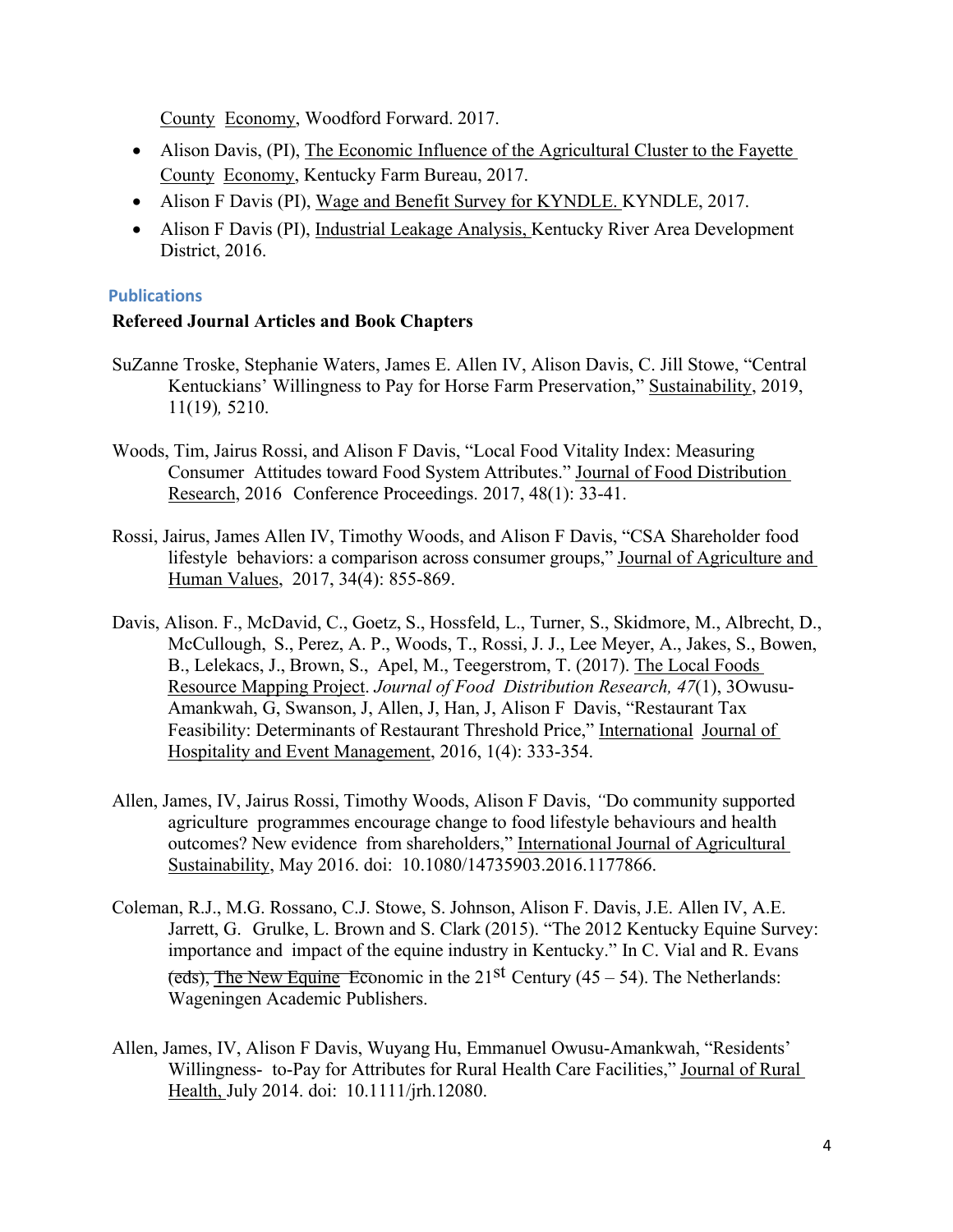- Allen, James, IV, Sarah Bowker, Charles Stamper, Emmanuel Owusu-Amankwah, and Alison F Davis. "Resident Valuation of Kentucky's Extension Fine Arts Program," Journal of Extension, 52:2. April 2014.
- Jeffcoat, Chris and Alison F Davis, "Willingness to Pay for Broadband Access by Kentucky Farmers," Selected Paper Journal of Agriculture and Applied Economics, 2012, 44(3): p 323-334.
- Hu, Wuyang and Alison F. Davis "Desert Recreation Management: Value of Perceived Freedom." Applied Economics Letters, 2010*,* 17(8): p. 747-751.
- Davis, Alison F. and Klaus Moeltner "Valuing the Prevention of an Infestation: The Case of the New Zealand Mud Snail and the Truckee / Carson / Walker Fishery." Agricultural and Resource Economics Review. February 2010, 39(1): p. 56-74.
- Davis, A., & Harris, T. R. (2009). An application of a double firm location model. In S. J. Goetz, S. Deller, & T. Harris (Eds.), Targeting regional economic development: Routledge.
- Reum, Alison Davis and Thomas R. Harris (2006), "Exploring Firm Location Beyond Simple Growth Models: A Double Hurdle Application." Journal of Regional Analysis and Policy, 36(1): 45-67.

#### **Other Publications and Staff Papers**

- Davis, Alison. F. and S Balazs (2020). Economic Impact of Agriculture in Clark County. Community and Economic Development Initiative of Kentucky.
- Davis, Alison (2020) Kentucky Counties Vulnerable to Shift to Remote Work, Community and Economic Development Initiative of Kentucky.
- Davis, Alison (2020) COVID-10 and the Self-Employed in Kentucky, Community and Economic Development Initiative of Kentucky.
- Davis, Alison (2020) COVID-19's Impact on Small Business in Kentucky, Community and Economic Development Initiative of Kentucky.
- Davis, Alison (2020), Paycheck Protection Program: an overview of who received loans in Kentucky. Community and Economic Development Initiative of Kentucky.
- Davis, Alison (2020), Considerations for Future Utility Scale Solar Farm Developments, AEC Staff Paper.
- Davis, Alison (2019), The Economic Impact of the Iowa Horse Racing Industry, Community and Economic Development Initiative of Kentucky.
- Troske, Su, & Davis, Alison F. (2018). Do Hospital Closures Affect Patient Time in an Ambulance? Lexington, KY: Rural & Underserved Health Research Center.
- Davis, Alison. F., J Kercsmar and S Balazs. (2018). Housing Market Analysis in Bourbon County, KY. Community and Economic Development Initiative of Kentucky.
- Davis, Alison F and S Balazs. (2018). The Economic Importance of Breckinridge Hospital. Community and Economic Development Initiative of Kentucky.
- Davis, Alison F., Balazs, S. E. (2018). Supply Chain Report: Corn, Soybean, Beef (Kentucky and Tennessee). Community and Economic Development Initiative of Kentucky.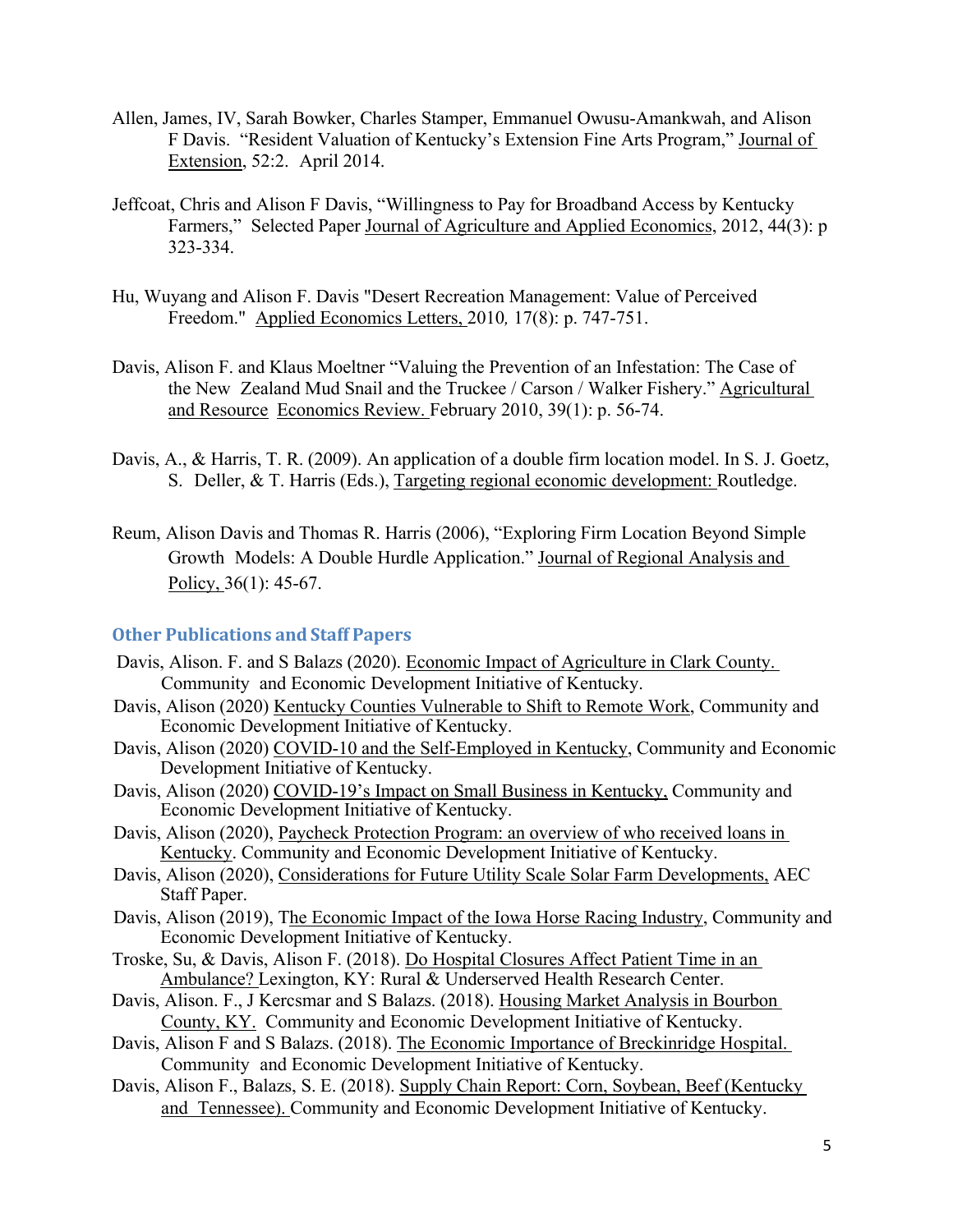- Davis, Alison F., Schoenberg, N., Luhan, G. (2018). A National Framework for Creating a Culture of Health through Cooperative Extension: Learning from Kentucky.
- Davis, Alison F., Garkovich, L., Stowe, C. J., Fawcett, K. (2018). A 2017 Survey of Land Conservation and Equine Organizations. Community and Economic Development Initiative of Kentucky.
- Davis, Alison F. and S. Balazs (2018). Economic Impact of Union College. Community and Economic Development Initiative of Kentucky.
- Troske, S., & Davis, Alison F (2017). Ambulance Services for Medicare Beneficiaries: State Differences in Usage, 2012-2014, Lexington, KY: Rural and Underserved Health Research Center.
- Troske, SuZanne, Stephanie Johnson, James Allev IV, and Alison F Davis, "Kentuckians Willingness to Pay for Horse Farm Preservation, report provided to the Fayette Alliance, 2017.
- Davis, Alison F., J. Kercsmar and S. Balazs (2017). An Evaluation of the Stronger Economies Together Program. Community and Economic Development Initiative of Kentucky.
- Davis, Alison. F. and S Balazs (2017). Economic Impact of Agriculture in Woodford County. Community and Economic Development Initiative of Kentucky.
- Davis, Alison F., J Kercsmar and S Balazs (2017). The Cost of Community Services in Fayette County. Community and Economic Development Initiative of Kentucky.
- Davis, Alison F. and S Balazs (2017). Wage and Benefit Survey for KYNDLE. Community and Economic Development Initiative of Kentucky.
- Davis, Alison F. and S Balazs (2017). The Influence of the Agricultural Cluster on the Fayette County Economy. Community and Economic Development Initiative of Kentucky.
- Davis, Alison F. and S Balazs (2017). Industrial Leakage Analysis for Eastern Kentucky. Community and Economic Development Initiative of Kentucky.
- Ona, Lucia, James Allen IV, Alison F Davis, and Xiao He, "Determinants of Bypass Behavior for Critical Access Hospitals (CAHs) in Rural Kentucky," Staff Paper No. 496, Department of Agricultural Economics, University of Kentucky, June 2016.
- Rossi, J., H. Hyden, T. Woods, A. Davis, L. Breslin, J. Allen IV, "Fayette County Local Food Demand Assessment," Staff Paper No. 493, Department of Agricultural Economics, University of Kentucky, December 2015.
- Davis, Alison F, James Allen IV, Michael Childress, Jeffrey Talbert, and Richard Maurer, "An Evaluation of ARC Health Projects, 2006 – 2010," report provided to Appalachian Regional Commission, 2015.
- Burney, Shaheer, and Alison F Davis, Determinants of Entrepreneurship from the Kentucky Entrepreneurship Survey, Staff Paper No. 495, Department of Agricultural Economics, University of Kentucky. August 2015.
- Burney, Shaheer, and Alison F Davis, The Importance of Agriculture for Kentucky*,* Staff Paper No. 494, Department of Agricultural Economics, University of Kentucky, February 2015.
- Bowker, Sarah and Alison F. Davis, CEDIK: Annual Report Executive Summary, October 2014.
- Davis, Alison F, James Allen, Sarah Bowker, Simona Balazs and Georgette Owusu. County Data Profiles. Healthcare, Workforce, Small Business, Retail, Economic, and Ag and Food Profiles for each of the 120 counties in Kentucky.
- Davis, Alison F, The Economic Impact of Agriculture on Kentucky's Economy. Presented to the College of Agriculture University of Kentucky, May 2013.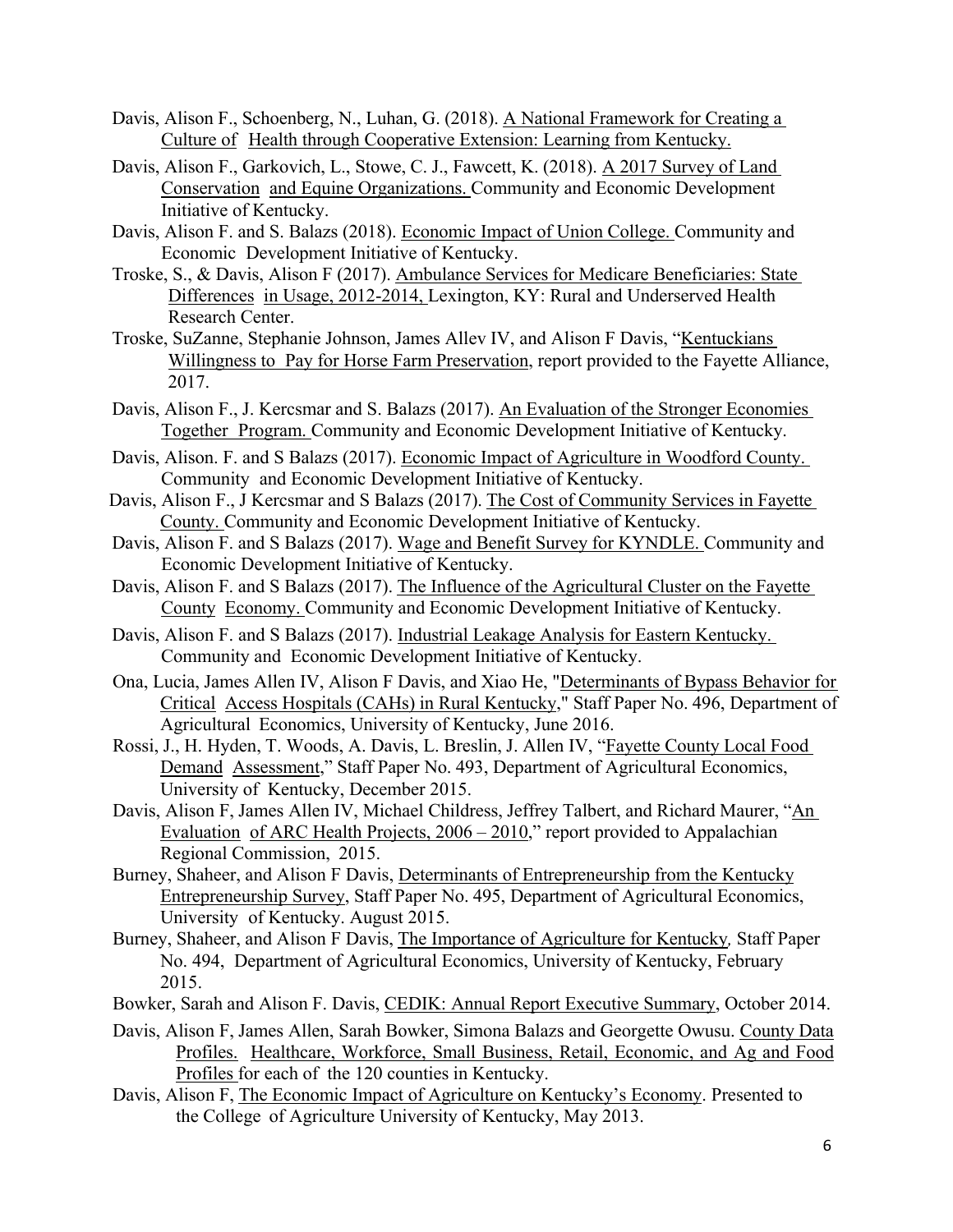- Stringer, J., Thomas, B., Ammerman, B., and **Davis, A**., 2013. Kentucky Forestry Economic Report 2012- 2013. Cooperative Extension Service, University of Kentucky, Department of Forestry. FORFS 13-03.11pp.
- Stringer, J., Thomas, B., Ammerman, B., and **Davis, Alison F.,** 2013. Kentucky Forestry Economic Report 2012-2013 Executive Summary. Cooperative Extension Service, University of Kentucky, Department of Forestry. FORFS 13-04.1pp.
- Davis, Alison F, L. Garkovich, L. Maynard, J. Allen, S. Burney, and T. Dunaway, "The Influence of the Agricultural Cluster on the Fayette County Economy," Funded by the Kentucky Farm Bureau, 2013.
- Bowker, Sarah and Alison F. Davis, "CEDIK: Annual Report Executive Summary," October 2012. Davis, Alison F, "Kentucky Healthcare Market Report," Funded by the Foundation for a Healthy Kentucky, 2012
- Davis, Alison F, "Stronger Economies Together Curriculum," Created 2 modules on "Understanding your region, exploring data," and "Understanding your competitive advantage, exploring clusters" for the National program currently being utilized in 50 regions in the United States, 2010-2012.
- Davis, Alison F, "The Affordable Care Act" for the Kentucky Farm Bureau Policy papers, 2012.
- Davis, Alison F, "County Economic Data Sheets," funded by CEDIK and The Foundation for a Health Kentucky, Web-based assortment of proprietary data, available for each county, 2011
- Davis, Alison and Marcus Bernard, "The Economic Contribution of Kentucky's Hospitals," Kentucky Rural Health Works Publication, August 2009
- Davis, Alison, "The Economic Impact of Union College's School of Allied Health," Kentucky Rural Health Works Publication, prepared for Union College, August 2009
- Davis, Alison, "Jessamine County Cost of Community Services," presented to the Jessamine County Fiscal Board, July 2009
- Davis, Alison, "The Economic Impact of the Kentucky Domestic Violence Association's (KDVA) Tax Assistance Program," prepared for KDVA, July 2009
- Davis, Alison, "Biofuels in Kentucky"– Farm Bureau Policy Paper, June 2009
- Davis, Alison, "American Recovery and Reinvestment Act Stimulus Bill Implications," Farm Bureau Policy Paper, June 2009
- Davis, Alison and Agus Hudoyo, "The Financial Status of Kentucky's Critical Access Hospital Program," Kentucky Rural Health Works Publication, June 2009
- Davis, Alison, "Buying a Home 101," AEC-94, March 2009
- Davis, Alison, "Economics of Biofuels 101," AEC-95, UK College of Agriculture, March 2009
- Davis, Alison, "Kentucky's Urban/Rural Landscape: What is Driving the Differences in Wealth Across Kentucky?" Kentucky Annual Economic Report, Center for Business and Economic Research, Department of Economics, University of Kentucky, 2009
- Davis, Alison, "The Role of Entrepreneurial Training: Are Entrepreneurs Born or Made?" Prepared for the Kentucky Department of Agriculture, December 2008

#### **Presentations (MostRecent)**

Troske, S. (Presenter & Author), Balazs, S. E. (Presenter & Author), Davis, A. F. (Presenter & Author), Kentucky Rural Health Association, "The Healthcare Industry by the Numbers," Bowling Green, KY, United States. (November 2018).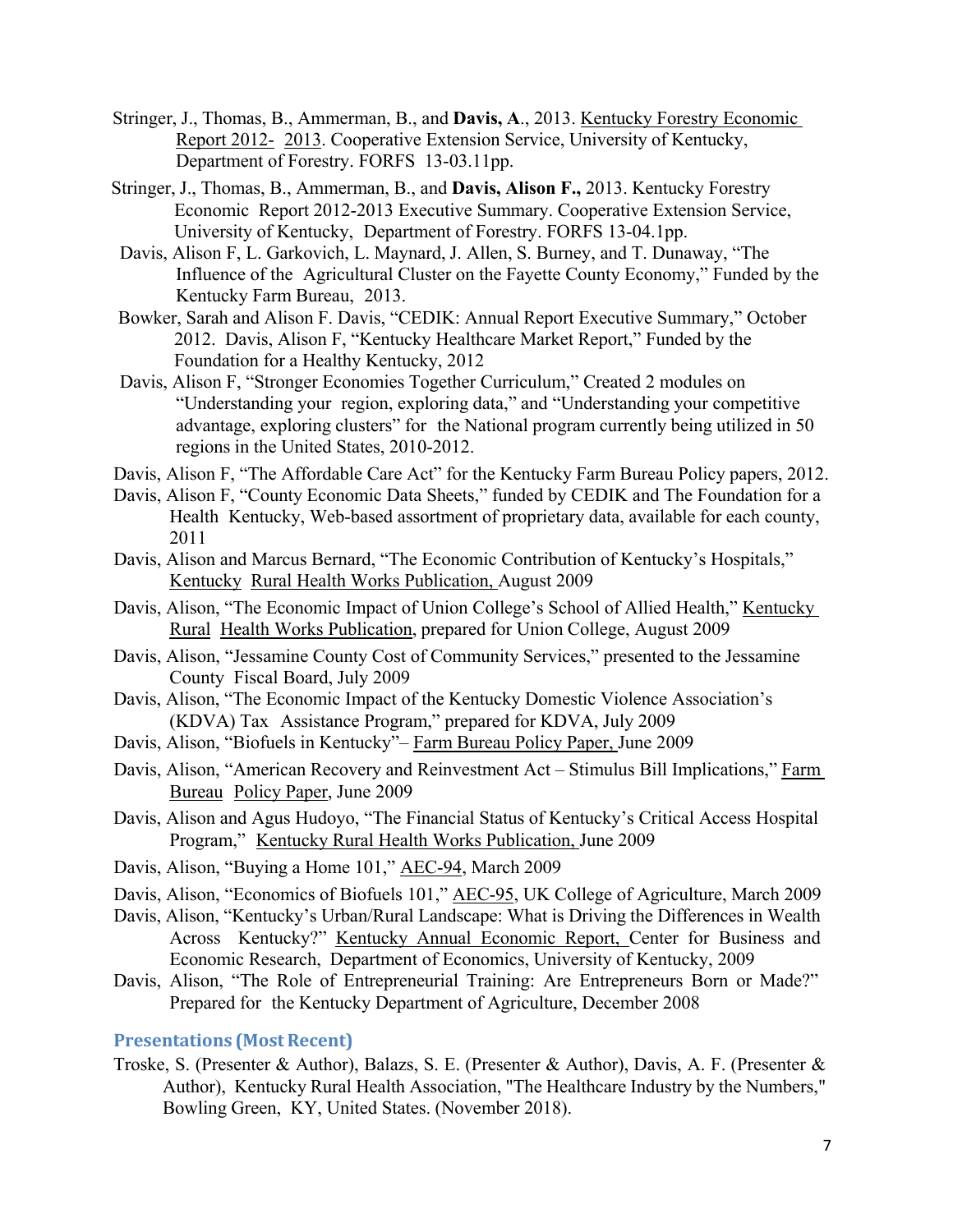- Troske, S. (Presenter & Author) and Davis, A. F. (Presenter & Author), North American Regional Science Council, "EMS Response Times when a Hospital Closes," San Antonio, TX, United States. (November 7, 2018).
- Chaudhary, S. (Presenter & Author), Troske, S. (Author Only), Davis, A. F. (Author Only), Kentucky Economics Association, KY, United States. (October 2018).
- Davis, A. F. (Presenter & Author), AAEA Annual Meeting, "Organizing Centers to Effectively Connect Applied Researchers, Extension and Community Stakeholders," DC. (August 2018).
- Davis, A. F., Balazs, S. E., NACDEP, "Evaluation of the Stronger Economies Together Program," Cleveland, OH, United States. (June 2018).
- Davis, A. F., University of Kentucky Fly-in Days, "Extension and Substance Use Efforts," University of Kentucky, Washington DC, DC, United States. (2017).
- Woods, T. A., Rossi, J. J., Davis, A. F., FDRS, "Plenary Local Food Vitality Index: Utilizing Resident Consumer Views of Food System Performance to Create a Development Road Map," Food Distribution Research Society, Honolulu, HI. (October 23, 2017).

### **Awards and Fellowships**

- Bobby Pass Grantsmanship Award, CAFE, 2020.
- Interdisciplinary Research Leader, Robert Wood Johnson Foundation, 2019.
- Outstanding Extension Program (CEDIK), AAEA, 2018.
- Creative Excellence Award, Joint Council of Extension Professionals, 2018.
- Bluegrass Tomorrow Vision Award: Equine/Agriculture, 2018.
- A Teacher Who Made a Difference, University of Kentucky, 2016.
- Educational Technology: Team Award for "Strengthening Skills for Leading Others." Alison Davis, Dan Kahl, Melody Nall, Kristina Ricketts, Ron Hustedde, Lorraine Garkovich, and Marisa Aull, NACDEP (National Association of Community Development Extension Professionals), 2016.
- NIFA Partnership Award for "Stronger Economies Together". Primary recipient: Southern Rural Development Center and USDA Rural Development, 2015
- High Impact Research/Extension Program Award, Kentucky Agricultural Experiment Station, College of Agriculture, Food, and the Environment, University of Kentucky
- CEDIK Outstanding National Excellence in Teamwork Award, National Association of Community Development Extension Professionals, 2013. Team Members: Alison Davis, Chuck Stamper, Sarah Bowker, Marisa Aull, James Allen, Jayoung Koo, Ron Hustedde, Rick Maurer, Lori Garkovich, Kris Ricketts, Jason Swanson, Michael Wilcox
- CEDIK Outstanding Southern Region Excellence in Teamwork Award, National Association of Community Development Extension Professionals, 2013. Team Members: Alison Davis, Chuck Stamper, Sarah Bowker, Marisa Aull, James Allen, Jayoung Koo, Ron Hustedde, Rick Maurer, Lori Garkovich, Kris Ricketts, Jason Swanson, Michael Wilcox
- Community Health Needs Assessment, National Excellence in Community Development Programming Team Award, National Association of Community Development Extension Professionals, 2013. Team Members: Marisa Aull, James Allen, Alison Davis, Christy Neutzman
- Stronger Economies Together (Alison F Davis, Bo Beaulieu, Rachel Welborn, Michael Wilcox, Neil Linschied) – Outstanding National Educational Program, National Association of Community Development Extension Professionals, 2012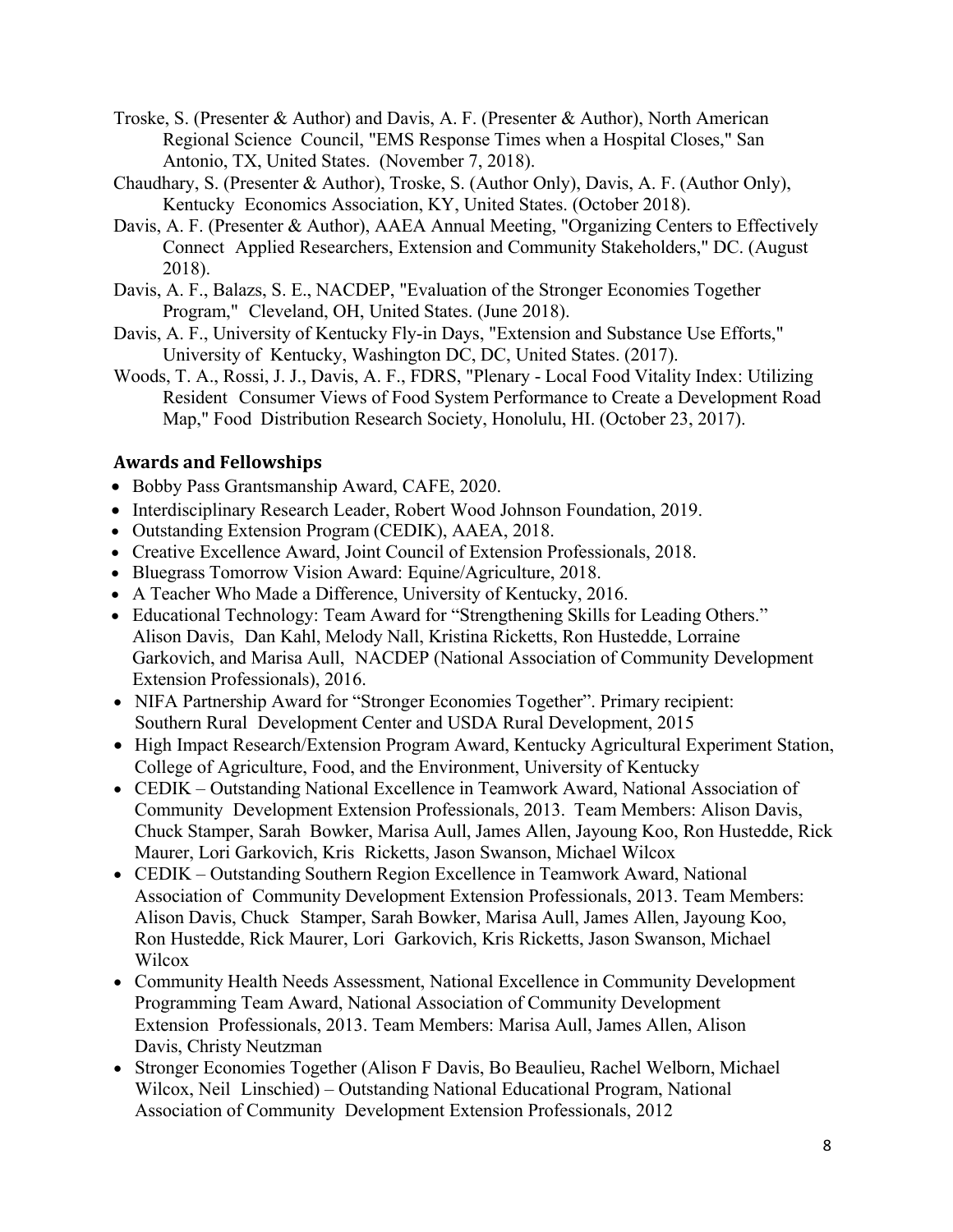- Bonnie Teater Award for Community Development Early Career Achievement Award, Southern Rural Development Center, 2011
- Outstanding New Extension Specialist of the Year, KASEP, 2010

### **ProfessionalService**

- Brandt Forum on Rural America, Co-organizer with CFARE, 2019.
- Choices Magazine, Co-Editor, 2017-2024
- Secretary, Program Leader Network, Community Resource Development, 2018-2020
- USDA Small Business Innovation Research, Panel Manager 2017-2018, 2020-2021
- USDA NIFA Innovation Rural Entrepreneurship and Communities Panel Manager, 2016-2017, 2020-2021
- USDA Small Business Innovation Research Review Panel, 2016
- SERA 47, Southern Local Foods, State representative, 2016 present
- Foundation for Appalachia Kentucky, Board Member, 2015-2018
- National Rural Health Association, Rural Health Fellow, 2014
- NACDEP (National Association for Community Development Extension Professionals) President, 2014-2015; President-Elect, 2013-2014
- NACDEP Conference Committee Co-Chair, 2014 Annual Conference
- AAEA Track Chair, Rural Development, 2014 Annual Conference
- Southern Program Leader Network (PLN), 2010 present
- JCEP (Joint Committee for Extension Professionals) National Board Member, 2013 present
- TOAC (Southern Rural Development Center's Technical Operations Advisory Council) Board Member, 2011 – 2013
- CFARE Blue Ribbon Panel Economic Opportunities in Rural Communities, 2011 present
- Southern Region Risk Management Education (SRRME), *Advisory Council*, 2008-2011
- Rural Health Works, *Managing Committee*, 2006 present
- NE-1029 (previously NE-1011), *Chair 2009, Member* 2005-2007
- SEPAC (Southern Extension Public Affairs Committee), *Chair 2009,* & *Member* 06-07
- SERA 39 Public Policy group, *Steering Committee*, 2009
- NACDEP Galaxy Conference, *Finance Committee*, 2007

### **Service to the University, College and Department**

- Chair, Regional Economics Assistant Professor Search Committee, Dept Ag Econ, 10/18-3/19
- University Extension Area Promotion and Tenure Committee, 2018-2019
- College Promotion and Tenure Committee, 2016-2017
- Extension Review Committee, 2016-2018
- Department Chair Search Committee, Ag Econ, 2016
- County Extension Office Reviews (Todd, Hopkins and Christian Cos) June 2013
- Undergraduate Curriculum Committee, 2012-present
- Advisory Board, iNET,  $10/2012$  present
- Director of Undergraduate Studies,  $7/2011$  present
- University Senate Council,  $1/2012 9/2012$
- University Faculty Senator, 2010 2012*, Chair* Academic Stds Comm, 2010-2012

## **MediaSpotlights**

Alison Davis, Entrepreneurship, Tom Martin, Eastern Standard radio show, September 2019